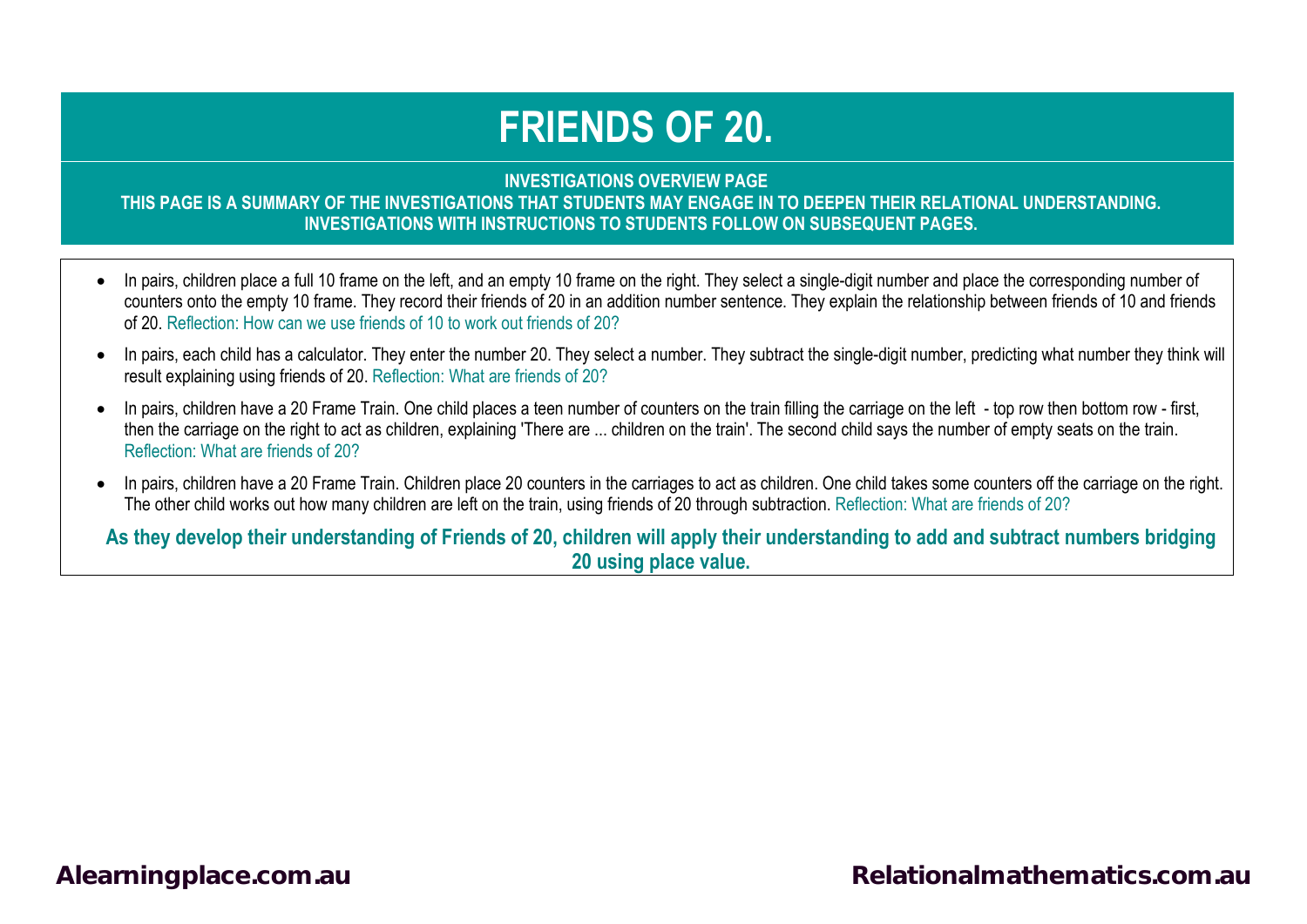

10 Frames (print, cut out and distribute 1 full and 1 empty 10 frame to each child)

[Alearningplace.com.au](https://alearningplace.com.au/) *Alearningplace.com.au* **[Relationalmathematics.com.au](http://relationalmathematics.com.au/)**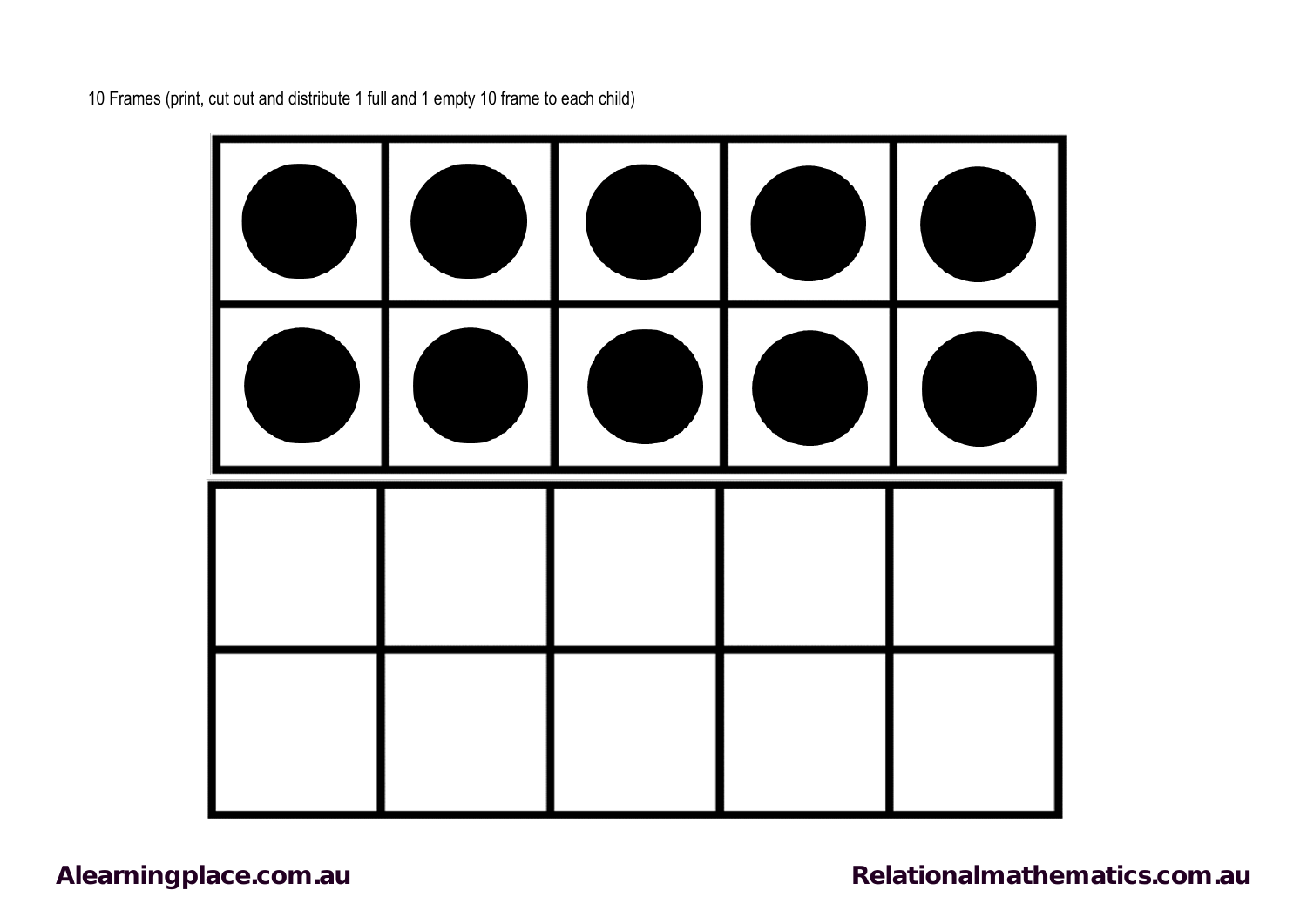

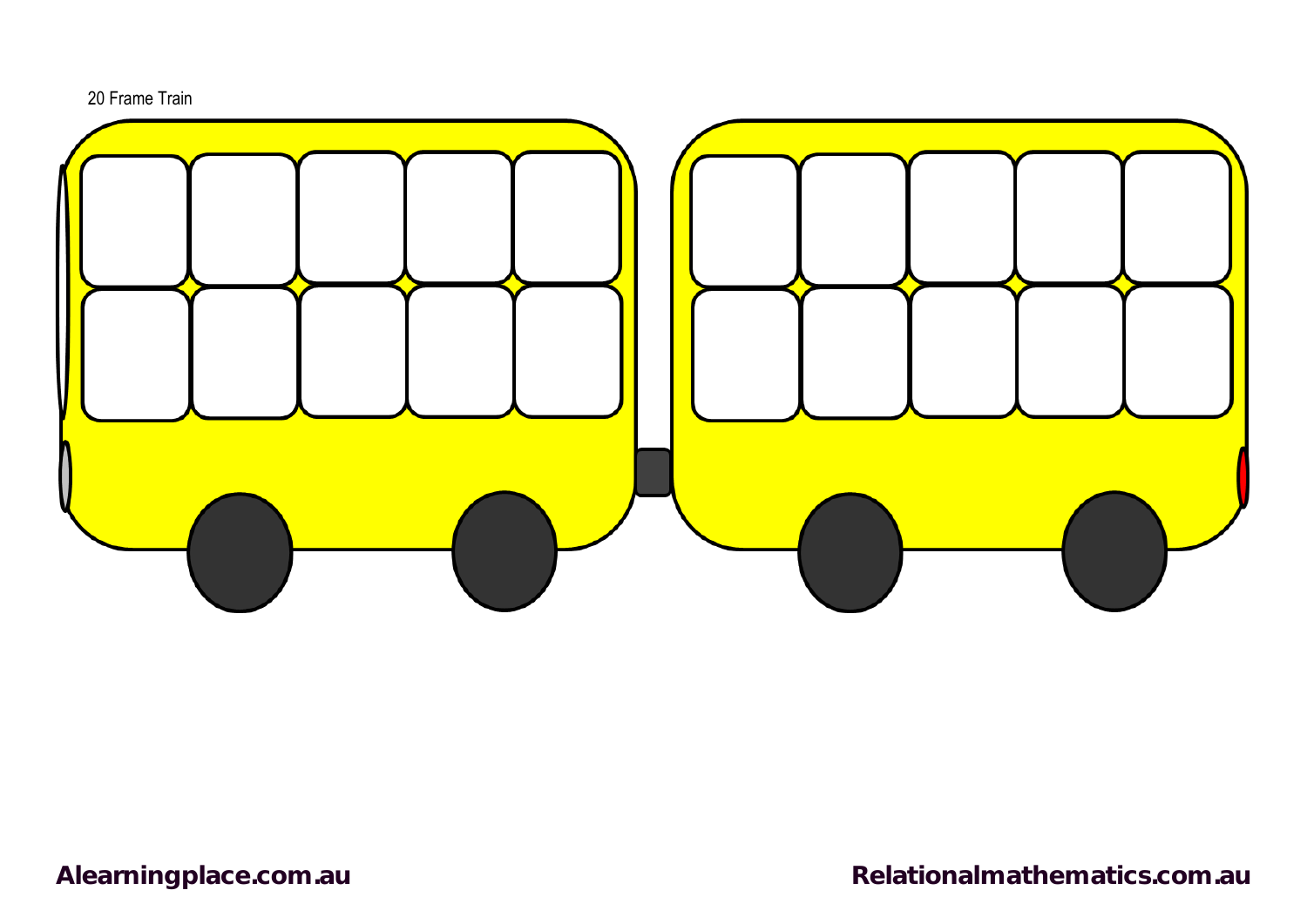Place a full 10 frame on the left and an empty 10 frame on the right.

Select a card to and place the number of counters onto the 10 frame on the right.

Ask and answer the 4 questions:

- How many in the 10 frame on the left?
- How many in the 10 frame on the right?
- How many altogether?
- How many more to make 20?

Record your friends of 20.

Reflection: How can we use friends of 10 to work out friends of 20?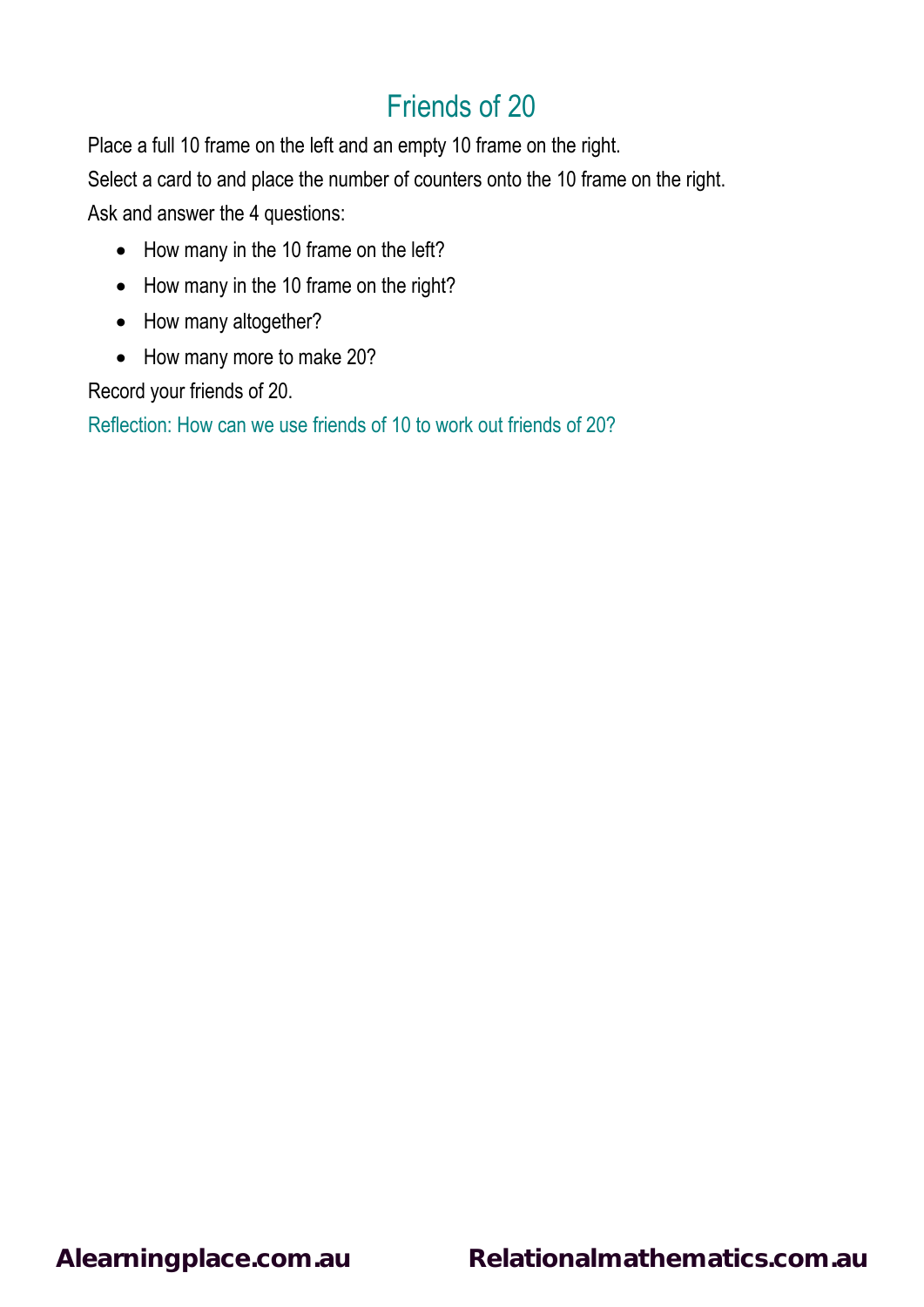Place a full 10 frame on the left and an empty 10 frame on the right. Place 10 counters onto the 10 frame on the right. Select a card to subtract the number of counters named on the card. Record your friends of 20 in a subtraction number sentence. Did you have your number's friend of 20 left? Reflection: What are friends of 20 using subtraction?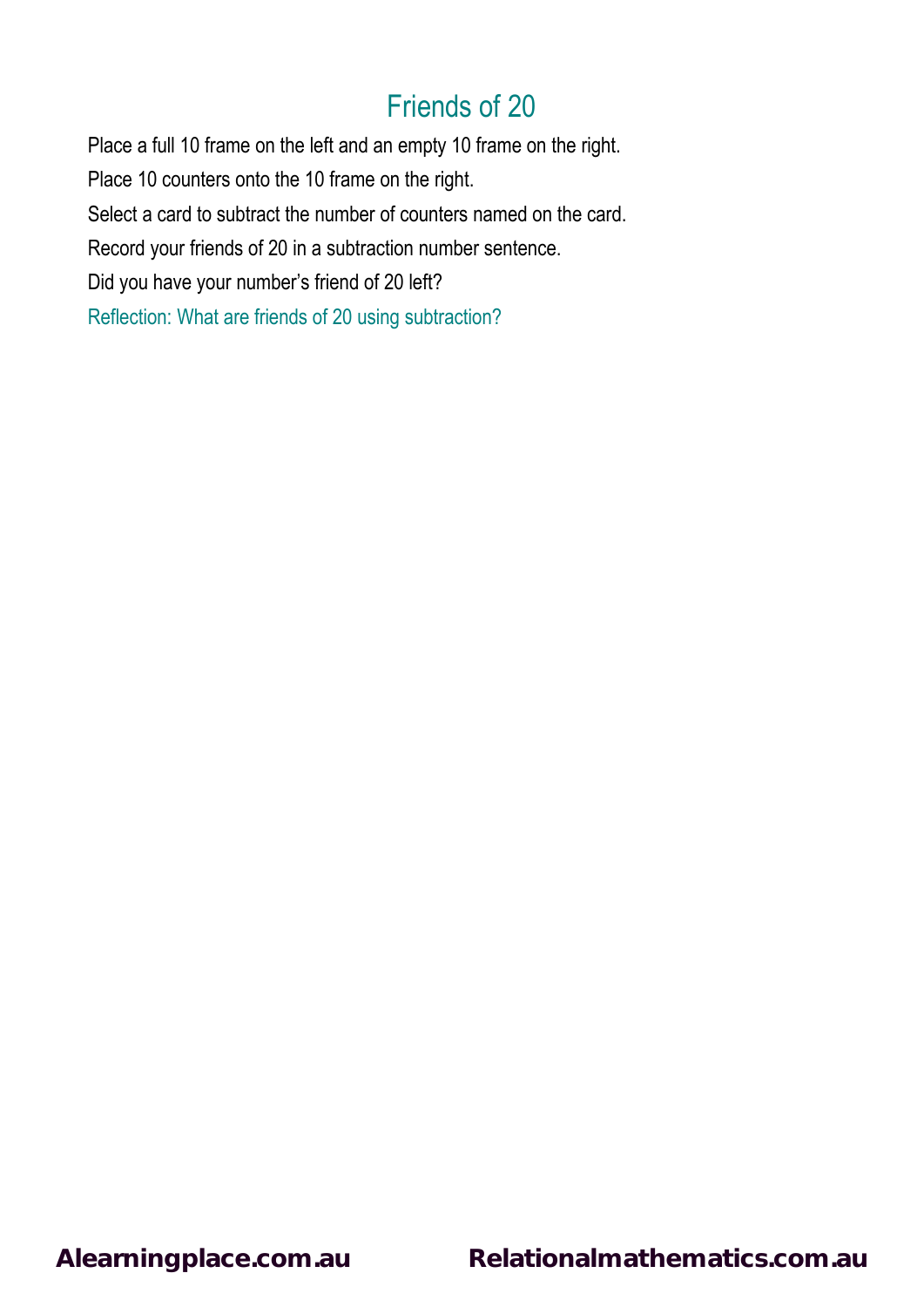Sit with a friend.

Enter the number 20 on a calculator.

Select a single-digit number.

Use your friends of 20 to predict what number will be the result if you subtract your number.

Subtract the single-digit number.

Explain your friends of 20 using subtraction to a friend.

Reflection: What are friends of 20?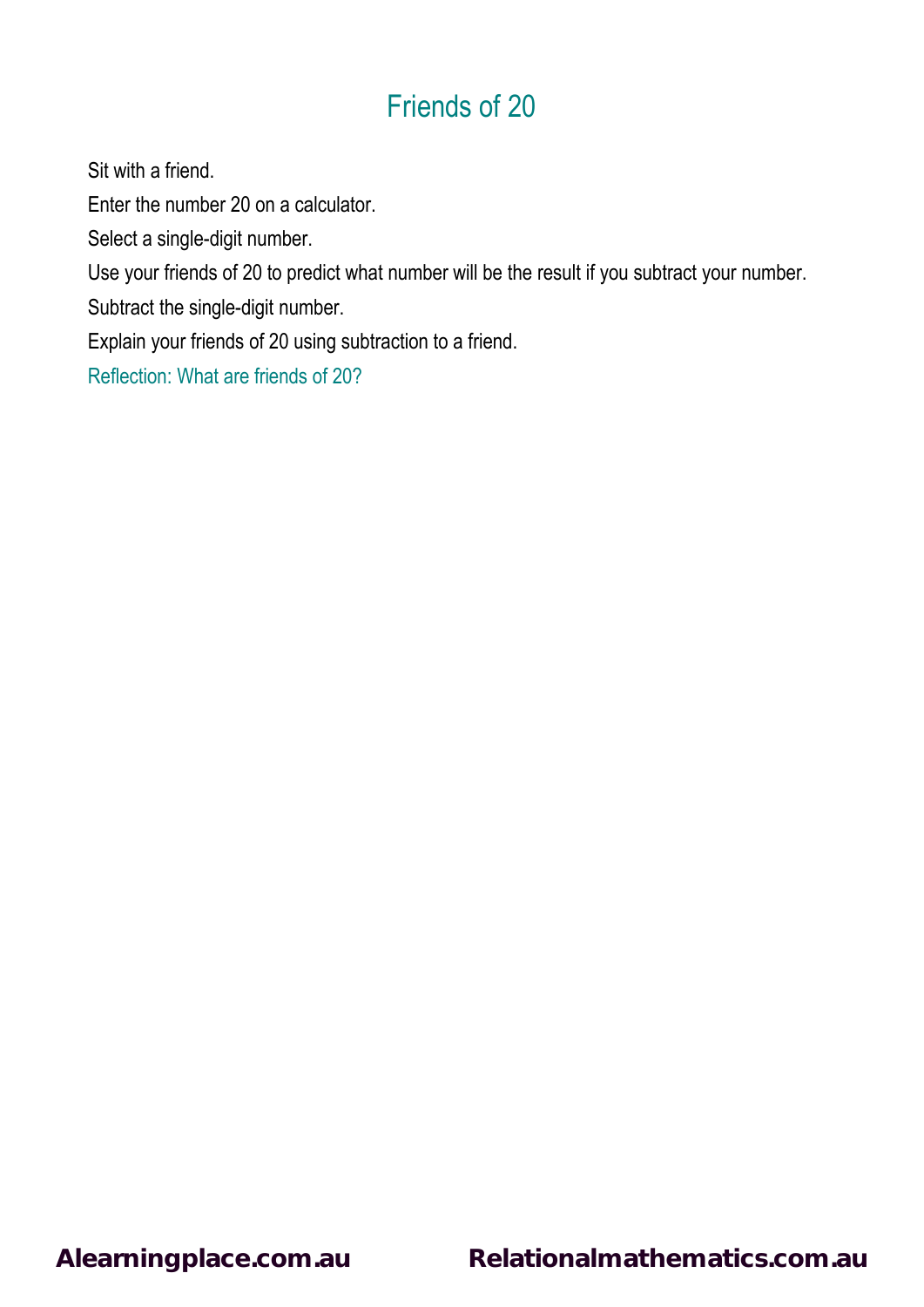Have a 20 frame train.

Select cards to make a teen number.

Place that number of counters onto the 20 frame train as children, filling the carriage on the left from the top row on the left first, then the carriage on the right.

Identify the number of 'children' you need to fill the train.

Record your friends of 20 through addition.

Reflection: What are friends of 20?